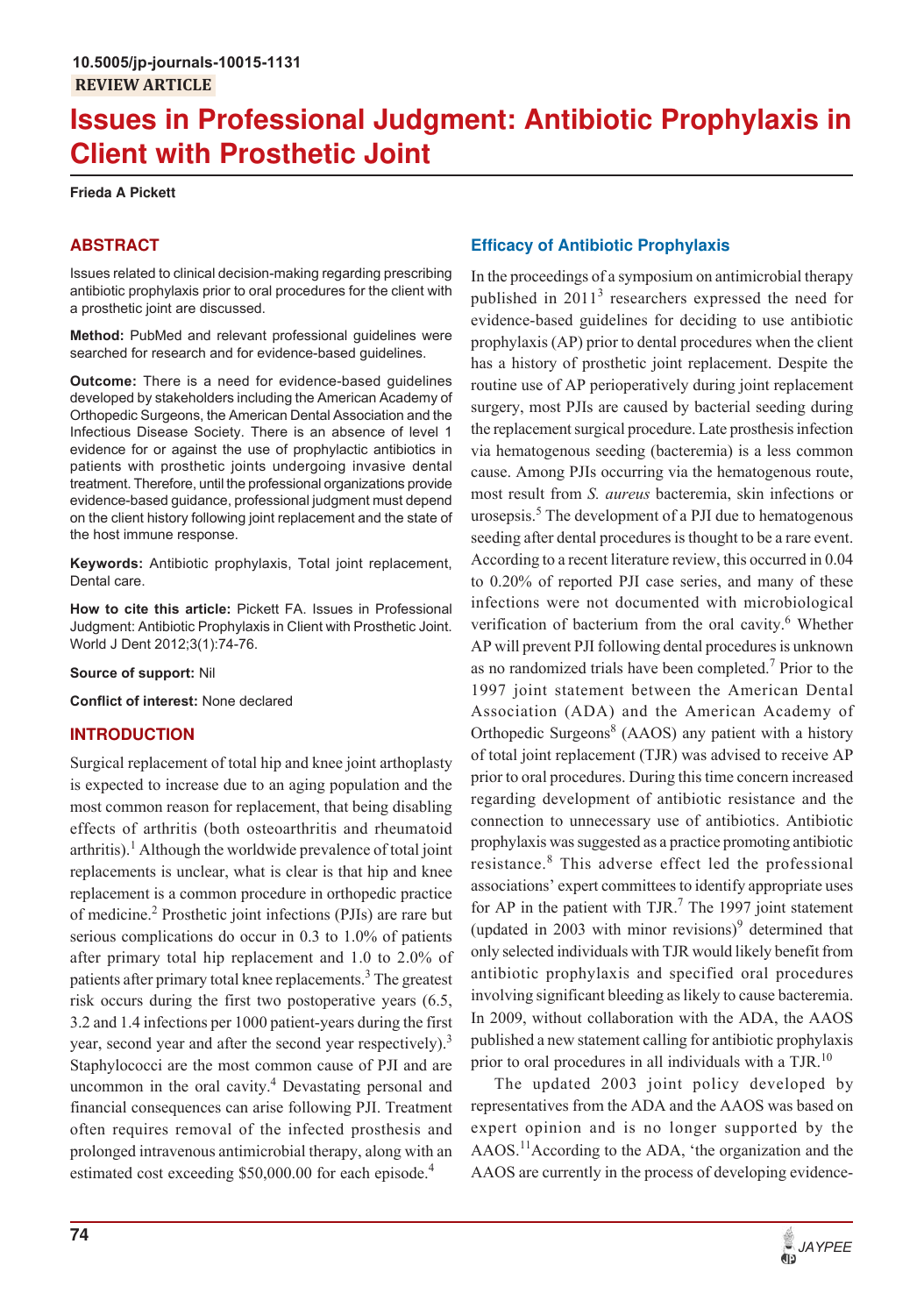based clinical guidelines on the topic of antibiotic prophylaxis for patients with orthopedic implants undergoing dental procedures. The ADA and AAOS do not have a joint recommendation at this time. There are differing opinions on the need for antibiotic prophylaxis.11 The ADA believes that the professional goal should be consensus among the dentist and physician. This is the goal being pursued in the ongoing ADA/AAOS project to develop joint guidelines following a systematic review of the literature.

Antibiotic prophylaxis is a practice of administering antibiotics when no infection exists, but with the goal of preventing an infection from a transient bacteremia. National guidelines determined AP does not eliminate bacteremia,<sup>12</sup> a randomized clinical study found that administration of AP prior to tooth extraction did not eliminate bacteremia formation, $13$  and a recent case control study reported that AP did not reduce prosthetic joint infection nor were dental procedures risk factors for subsequent prosthetic joint infection.14 A factor that was associated with a lower risk of PJI was good oral hygiene or oral health (OR 0.7; 95% CI 0.5-1.03).<sup>14</sup>

#### **Role of Oral Health to Reduce Magnitude of Bacteremia**

A recent randomized study demonstrated that bacteremia after toothbrushing is associated with poor oral hygiene and gingival bleeding.15 This toothbrushing study reported an almost eightfold increase in the risk for bacteremia in the group with generalized bleeding. A prior analysis of data from this study reported the incidence of bacteremia in the group with high plaque and calculus scores was not significantly different from the group having a single tooth extraction.<sup>13</sup> Results, such as this, support the recommendation for individuals with prosthetic joints to maintain healthy oral tissues. The recommendation for individuals to maintain healthy periodontal tissues and reduce apical or other oral infection comes from the logic that healthy tissues would lower the magnitude of bacteremia. Since having bacteria in the circulation is the perceived avenue for prosthetic joint infection, this recommendation seems logical. It must be stated, however, that no research has demonstrated that healthy oral tissues prevent prosthetic joint infection. Good oral hygiene and prevention of dental disease could possibly decrease the frequency of bacteremia from daily activities and may protect against PJI. As well, developing a recommendation to give AP before oral procedures for the purpose of preventing associated bacteremia formation and prosthetic joint infection when research does not demonstrate the

practice to be successful, is not an evidence-based clinical decision.

#### **CONCLUSION**

The upcoming joint guidelines regarding the use of AP prior to oral procedures being developed by representatives from the AAOS, ADA and the Infectious Disease Society is being anxiously awaited by the worldwide dental community. It should be available by mid-2012 (personal communication with Peter Lockhart, committee member). Since, adverse effects of taking antibiotics injudiciously include the development of antibiotic resistance, as well as other potential infections (antibiotic-associated diarrhea, candidiasis, etc.). This issue must be based on evidencebased science. The benefits and risks of AP to the patient with a prosthetic joint who desires oral procedures must be clearly defined.

#### **REFERENCES**

- 1. Gillespie WJ. Prevention and management of infection after total joint replacement. Clinical Infectious Diseases 1997;25: 1310-17. Available at http://cid.oxfordjournals.org/content/25/ 6/1310.full.pdf.
- 2. Rasul AT. Total joint replacement rehabilitation. Medscape, Jan 20, 2010. Available at http://emedicine.medscape.com/article/ 320061-overview.
- 3. Enzler MJ, Berbari E, Osmon DR. Antimicrobial prophylaxis in adults. Mayo Clin Proc 2011;86(7):686-701. Available at http://www.ncbi.nlm.nih.gov/pmc/articles/PMC3127564/pdf/ mayoclinproc 86 7 012.pdf.
- 4. Gomez EO, Osmon DR, Berbari EF. Do patients with prosthetic joints require dental antimicrobial prophylaxis? Cleveland Clinic J Med 2011;78(1):36-38.
- 5. Deacon JM, Pagilaro AJ, Zelicof SB, Horowitz HW. Current concepts review: Prophylactic use of antibiotics for procedures after total joint replacement. J Bone Joint Surg Am 1996;78(11):1755-70.
- 6. Uckay I, Pittet D, Bernard L, Lew D, Perrier A, Peter R. Antibiotic prophylaxis before invasive dental procedures in patients with arthroplasties of the hip and knee. J Bone Joint Surg Br 2008;90:833-38. Available at http://web.jbjs.org.uk/cgi/ content/abstract/90-B/7/833.
- 7. Lockhart PB, Loven B, Brennan MT, Fox PC. The evidence base for the efficacy of antibiotic prophylaxis in dental practice. J Am Dent Assoc 2007;138:458-74.
- 8. American Dental Association and American Academy of Orthopaedic Surgeons. Advisory statement: Antibiotic prophylaxis for dental patients with prosthetic joint replacements. J Am Dent Assoc 1997;128:1004-08.
- 9. American Dental Association and American Academy of Orthopaedic Surgeons. Advisory statement: Antibiotic prophylaxis for dental patients with prosthetic joint replacements. J Am Dent Assoc 2003;134:895-99.
- 10. American Academy of Orthopaedic Surgeons. Information Statement 1033. Antibiotic prophylaxis for bacteremia in patients with joint replacements. February 2009. http://www.aaos.org/ about/pers/advistmt/1033.asp. Accessed January 18, 2012.